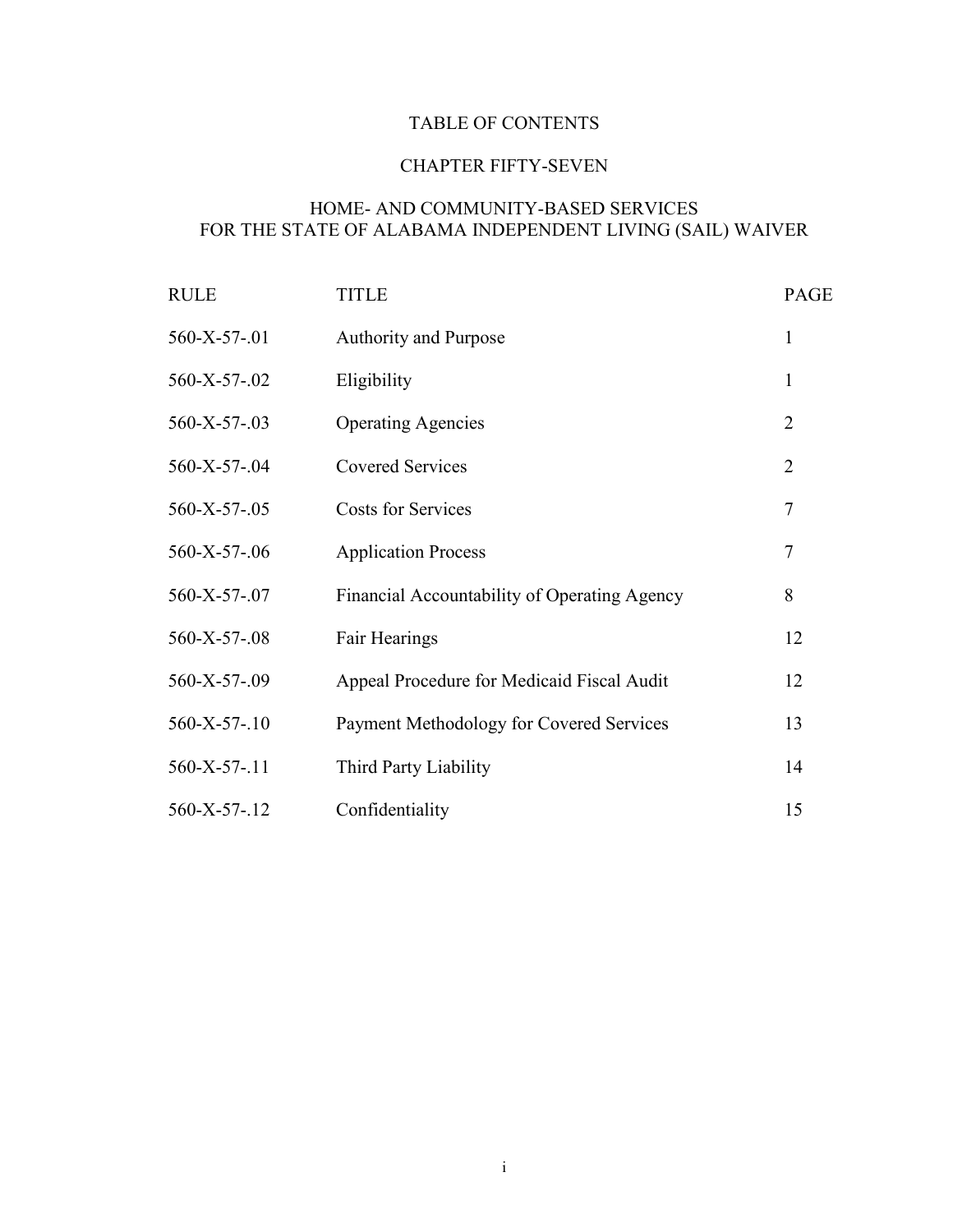## **Chapter 57 Home and Community-Based Services for the State of Alabama Independent Living (SAIL) Waiver**

### **Rule No. 560-X-57-.01 Authority and Purpose**

(1) Home and community-based services for the SAIL Waiver are provided by the Alabama Medicaid Agency to disabled individuals who would otherwise require institutionalization in a nursing facility. These services are provided through a Medicaid waiver under the provisions of Section 1915(c) of the Social Security Act.

(2) The purpose of providing home and community-based services to individuals at risk of institutional care is to protect the health, safety, and dignity of those individuals while reducing Medicaid expenditures for institutional care.

**Author:** Antoinette Hardy, Administrator, LTC Healthcare Reform Unit **Statutory Authority:** Section 1915(c) Social Security Act; 42 CFR 441, Subpart G; and the Home and Community-Based Waiver for State of Alabama Independent Living (SAIL) Waiver.

**History:** Emergency Rule effective April 1, 1992. Effective date of this Rule is June 12, 1992. Effective date of this amendment is October 12, 1996. **Amended:** Filed April 21, 2003; effective July 16, 2003. **Amended:** Filed June 12, 2012; effective July 17, 2012. **Amended:** Filed August 20, 2020. **Amended:** Filed October 20, 2020; Effective December 14, 2020.

### **Rule No. 560-X-57-.02 Eligibility**

(1) Financial eligibility is limited to those individuals receiving SSI, individuals receiving State Supplementation, SSI related protected groups deemed to be eligible for SSI/Medicaid, and Special Home and Community-Based waiver disabled individuals whose income is not greater than 300% of the SSI Federal Benefit Rate.

(2) Medical eligibility is determined based on current admission criteria for nursing facility level of care as described in Rule No. 560-X-10-.10.

(3) No waiver services will be provided to recipients in a hospital or nursing facility. However, case management activities are available to assist recipients interested in transitioning from an institution into a community setting. Case management activities to facilitate the transition are limited to a maximum of 180 days prior to discharge into the community.

(4) The Alabama Medicaid Agency or its operating agency, Alabama Department of Rehabilitation Services, acting on Medicaid's behalf may deny home and community-based services if it is determined that an individual's health and safety is at risk in the community; if the cost of serving an individual on the waiver exceeds the cost of caring for that individual in a nursing facility; if the individual does not cooperate with a provider in the provision of services; or if an individual does not meet the goals and objectives of being on the waiver program.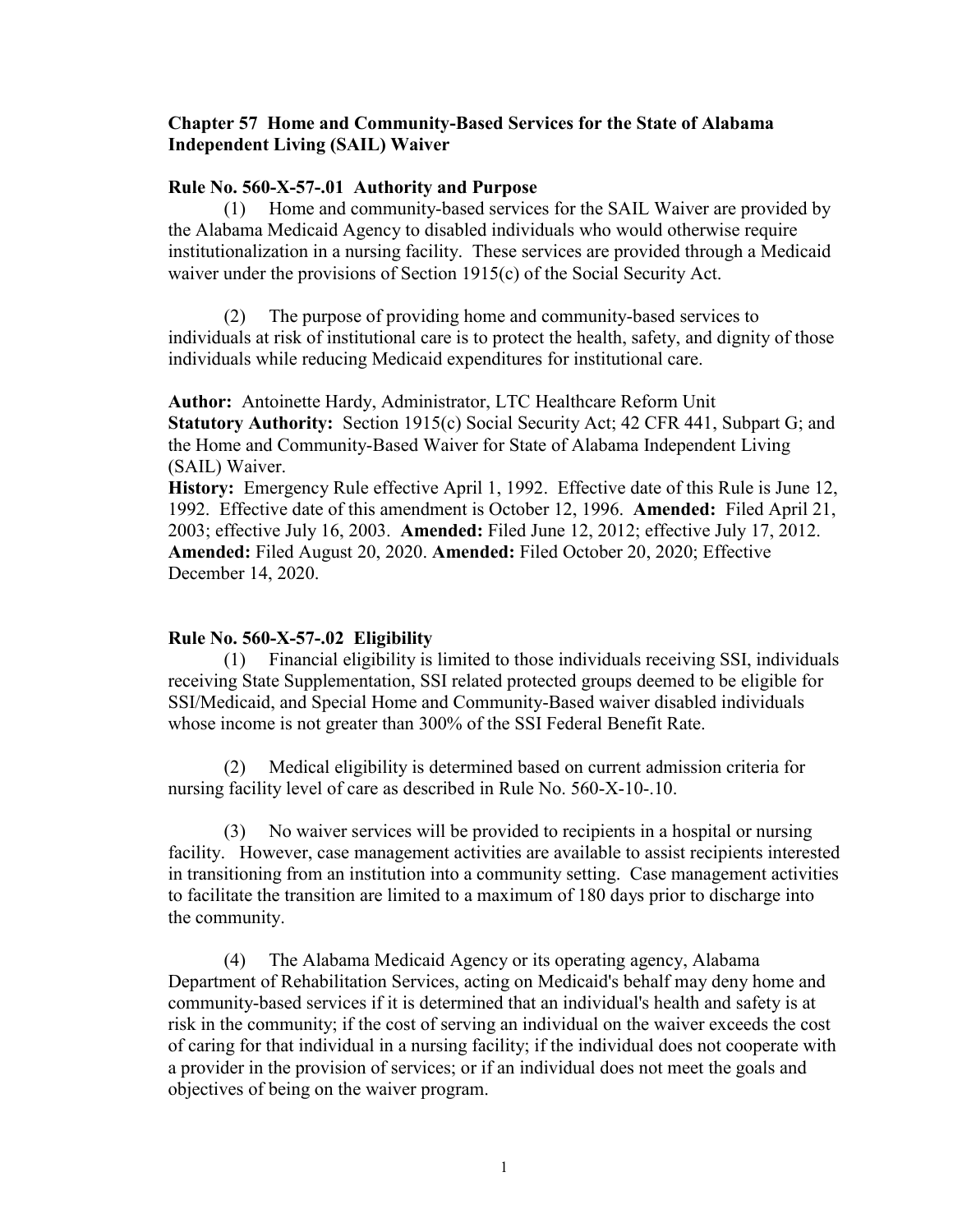(5) The Alabama Medicaid Agency is restricted by the waiver to serving the estimated annual unduplicated number of beneficiaries approved by the Centers for Medicare and Medicaid Services.

(6) The eligibility age criteria is 18 years and above, with physical disabilities not associated with the process of aging and with onset prior to age 63.

**Author:** Antoinette Hardy, Administrator, LTC Healthcare Reform Unit **Statutory Authority:** 42 CFR Section 441, Subpart G and the Home and Community-Based SAIL Waiver.

**History:** Rule effective June 12, 1992. Effective date of this amendment is February 10, 1994. Effective date of this amendment is October 12, 1996. **Amended:** Filed April 21, 2003; effective July 16, 2003. **Amended:** Filed January 22, 2007; effective April 18, 2007. **Amended:** Filed June 20, 2008, effective September 15, 2008. **Amended:** Filed August 20, 2020. **Amended:** Filed October 20, 2020; Effective December 14, 2020.

### **Rule No. 560-X-57-.03 Operating Agencies**

The Home and Community-Based SAIL Waiver is a cooperative effort between the Alabama Medicaid Agency and the Alabama Department of Rehabilitation Services.

**Author:** Patricia A. Harris, Administrator, LTC Program Management Unit **Statutory Authority:** The Home and Community-Based Homebound Waiver. **History:** Emergency Rule effective April 1, 1992. Effective date of this Rule is June 12, 1992. Effective date of this amendment is October 12, 1996. **Amended:** Filed April 21, 2003; effective July 16, 2003.

#### **Rule No. 560-X-57-.04 Covered Services**

(1) Case Management Services.

(a) Case management is a system of providing services which will assist waiver recipients in gaining needed waiver and other state plan services, as well as needed medical, social, educational, and other appropriate services, regardless of the funding source for the services to which access is gained. Case management services may be used to locate, coordinate, and monitor necessary and appropriate services. Case management activities may also be used to assist in the transition of an individual from institutional settings prior to discharge into the community.

(b) Case managers are responsible for Person Centered Care Plan (PCCP) development and ongoing monitoring of the provision of waiver services and nonwaiver services included in the recipient's PCCP.

(c) Case management will be provided by a case manager employed by or under contract with the Department of Rehabilitation Services or any other Medicaid approved provider of waiver services that meets the qualifications of Nurse I or Rehabilitation Counselor.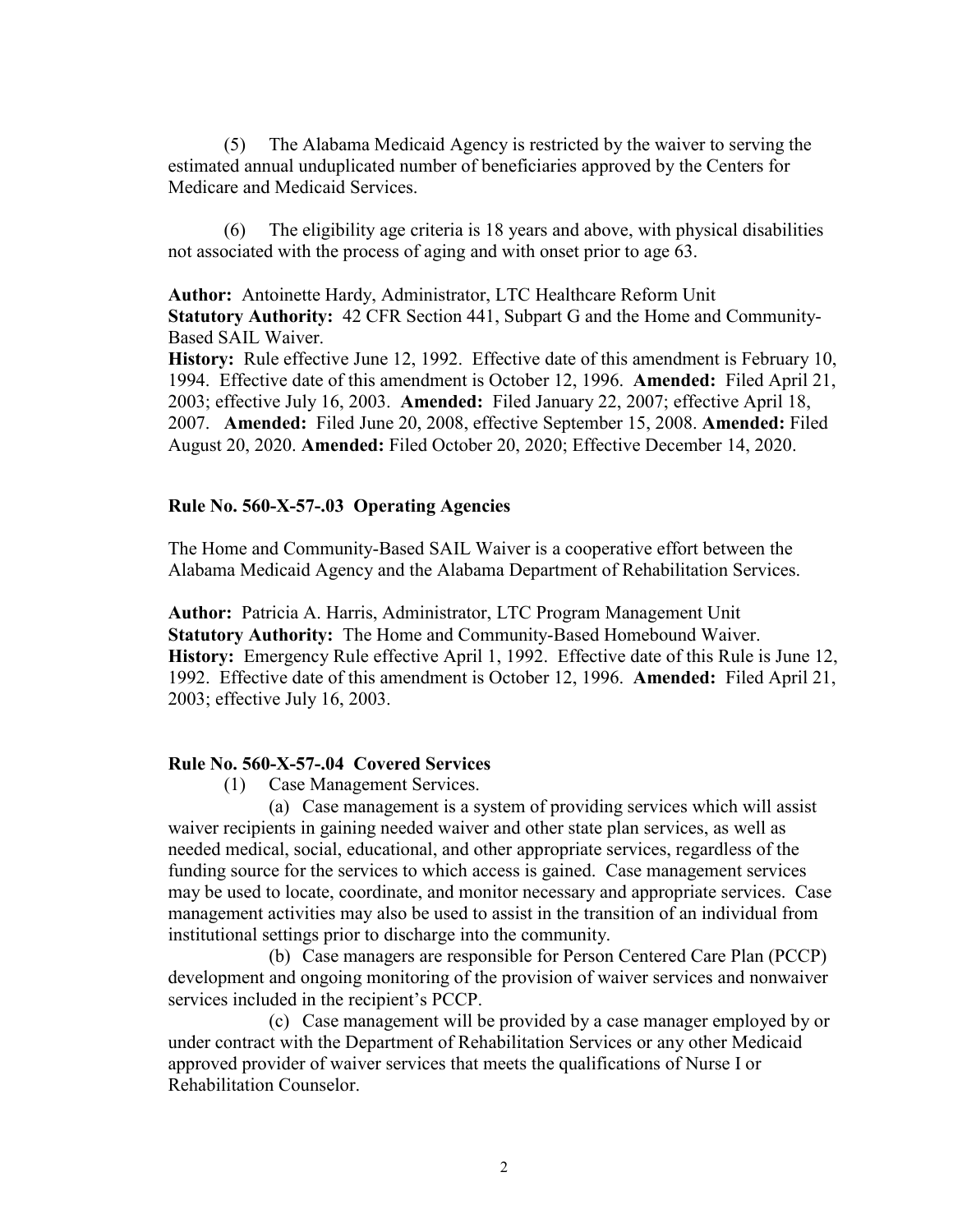(2) Personal Care Services.

(a) Personal care services are services that provide assistance with eating, bathing, dressing, personal hygiene and activities of daily living. Services may include assistance with preparation of meals but do not include the cost of meals themselves. When specified in the PCCP, this service may also include such housekeeping chores as bed making, dusting and vacuuming, which are incidental to the care furnished, or which are essential to the health and welfare of the individual, rather than the individual's family. Personal care providers must meet State standards for this service.

(b) Personal care services will be provided by individuals employed by a certified Home Health Agency or other health care agencies approved by the Commissioner of the Alabama Medicaid Agency and supervised by a case manager. Persons providing personal care services must meet the qualifications of a personal care attendant and meet provider performance standards.

(c) Services provided to each client are dependent on individual need as set forth in the client's PCCP. Personal care services may not exceed 25 hours per week and may not exceed 1300 hours per waiver year. Medicaid will not reimburse for activities which are not within the Scope of Services.

## (3) Environmental Accessibility Adaptations

(a) Environmental accessibility adaptations provide those physical adaptations to the home required by the individual's PCCP which are necessary to ensure the health, welfare, and safety of the individual or which enable the individual to function with greater independence in the home and without which the individual would require institutionalization. The service may also be provided to assist an individual to transition from an institution to the SAIL Waiver, but should not be billed until the first day the client is active on the waiver. Adaptations may include the installation of ramps and grab-bars and/or the widening of doorways in order to accommodate the medical equipment and supplies which are necessary for the welfare of the individual. Excluded are those adaptations or improvements to the home which are not of direct medical or remedial benefit to the waiver client, such as floor covering, roof repair, central air conditioning, etc. Adaptations which add to the total square footage of the home, any type of construction affecting the structural integrity of the home, changes to the existing electrical components of the home or permanent adaptations to rental property are excluded from this benefit. All services shall be provided in accordance with applicable state or local building codes.

(b) Environmental accessibility adaptations will be provided by individuals capable of constructing or installing the needed apparatus. Any construction/installation completed must be in accordance with state and local building codes.

(c) Environmental accessibility adaptations must be prior authorized and approved by the Alabama Medicaid Agency or its designee for prior authorization and must be listed on the client's PCCP. Any expenditure in excess of the maximum allowed amount must be approved by the State Coordinator and the Medicaid designated personnel.

(4) Personal Emergency Response System.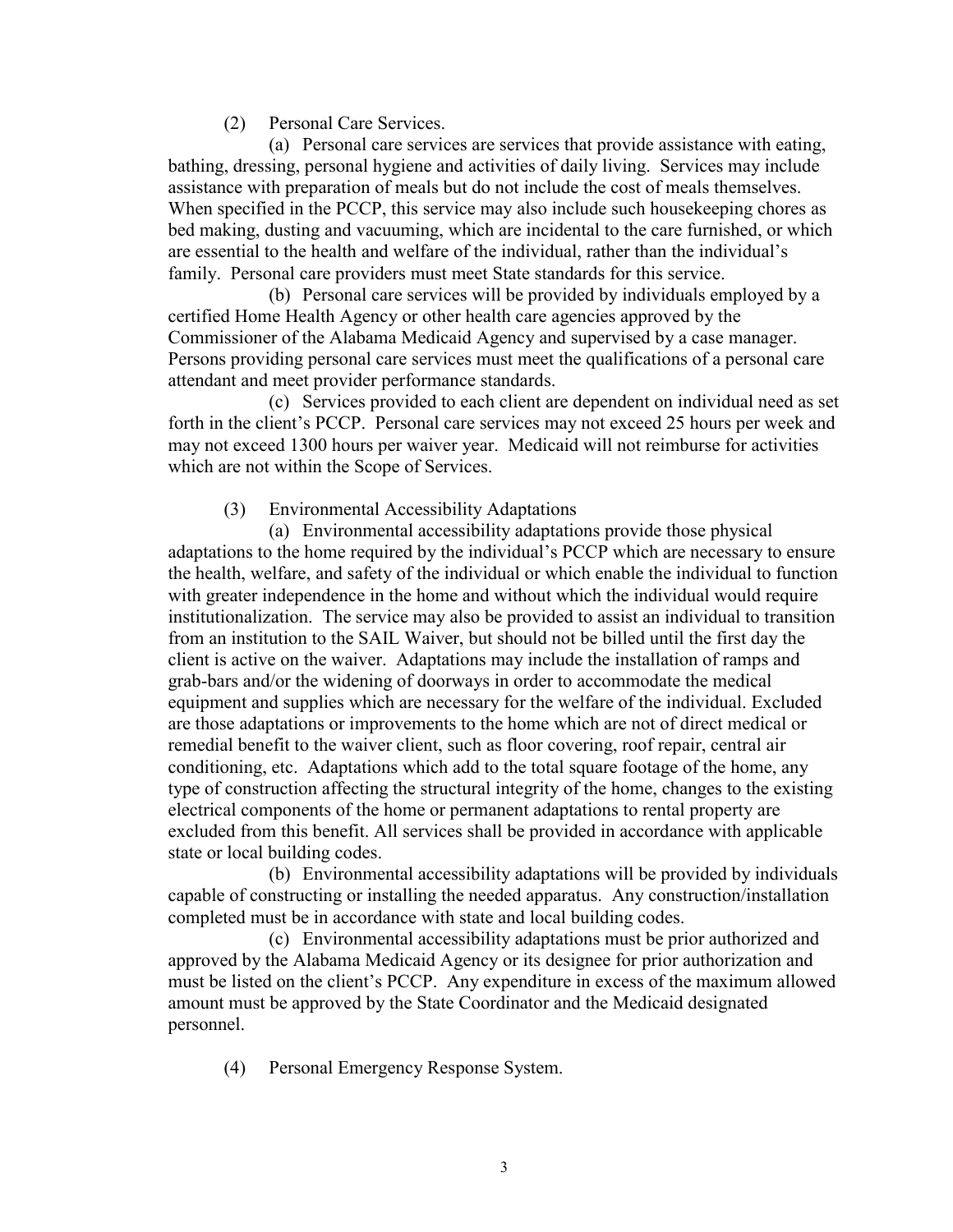(a) Personal Emergency Response System (PERS) is an electronic service which enables certain high-risk patients to secure help in the event of an emergency. The client may also wear a portable "help" button which will allow for mobility. The system is connected to a patient's phone and programmed to signal a response center once a patient's "help" button is activated.

(b) PERS must be provided by trained professionals. The PERS staff must complete a two-week training period for familiarization with the monitoring system and proper protocol to provide appropriate response action.

(c) Initial setup and installation of PERS must be on the individual's PCCP, prior authorized and approved by the Alabama Medicaid Agency or its designee.

(5) Medical Supplies.

(a) Medical supplies include devices, controls, or appliances, specified in the PCCP, which enable individuals to increase their ability to perform activities of daily living, to maintain health and safety in the home environment, or to perceive, control, or communicate with the environment in which they live. All waiver medical supplies must be prescribed by a physician, be medically necessary and be specified in the PCCP.

(b) Providers of this service will be only those who have signed provider agreements with the Alabama Medicaid Agency and the Department of Rehabilitation Services.

(c) Medical supplies service shall not exceed \$2,100.00 annually per

recipient.

(6) Minor Assistive Technology

(a) Minor Assistive Technology (MAT) includes supplies, devices, controls or appliances, specified in the PCCP, which enable individuals to increase their abilities to perform activities of daily living, or to perceive, control or communicate with the environment in which they live. All MAT supplies must be prescribed by a physician, be medically necessary and be specified in the PCCP. Minor Assistive Technology is necessary to maintain the recipient's health, safety and welfare and to prevent further deterioration of a condition.

(b) Providers of this service will be those who have a signed provider agreement with the Alabama Medicaid Agency and the Department of Rehabilitation Services. Vendors providing MAT/devices should be capable of supplying and providing training in the use of the minor assistive technology/device.

(c) MAT shall not exceed the designated amount of \$500.00 per recipient per waiver year.

(7) Assistive Technology.

(a) Assistive technology includes devices, pieces of equipment or products that are modified or customized which are used to increase, maintain or improve functional capabilities of individuals with disabilities. It also includes any service that directly assists an individual with a disability in the selection, acquisition or use of an assistive technology device. Such services may include evaluation of need, acquisition, selection, design, fitting, customizing, adaptation, application, etc. This service must be listed on the individual's PCCP. Items reimbursed with waiver funds shall be in addition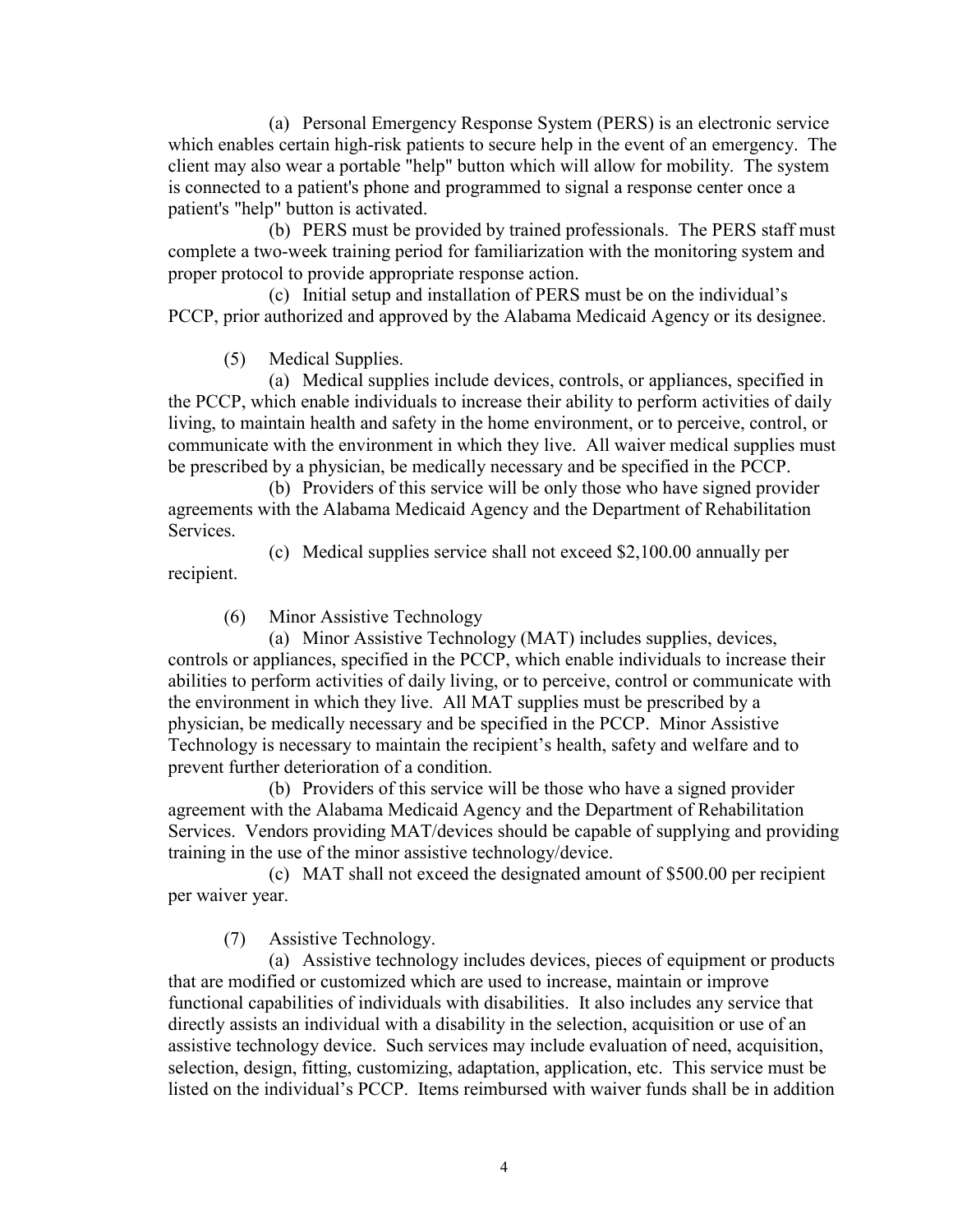to any medical equipment furnished under the State Plan and shall exclude those items which are not of direct medical or remedial benefit to the recipient. The service must be medically necessary to prevent institutionalization or to assist an individual to transition from an institutional level of care to the SAIL Waiver. If the individual fails to transition to the SAIL Waiver, reimbursement will be at the administrative rate. All items shall meet applicable standards of manufacture, design and installation.

(b) Assistive technology and transitional assistive technology services must be prior authorized and approved by the Alabama Medicaid Agency, or its designee and must be listed on the client's PCCP.

(c) Assistive technology services will be provided by licensed individuals or businesses capable of supplying the needed equipment and/or supplies. Assistive technology must be approved by the Alabama Medicaid Agency and must be listed in the individual's PCCP. Providers of this service will be those who meet provider qualifications and who have a signed provider agreement with the Alabama Department of Rehabilitation Services. Upon completion of the service, the client must sign and date a form acknowledging receipt of the service.

(8) Assistive Technology Repairs

(a) Assistive technology repairs will provide for the repair of devices, equipment, or products that were previously purchased by the Alabama Medicaid Agency for the recipient. Repairs include replacement of parts or batteries to allow the equipment to operate.

(b) The provider should be responsible for replacement or repair of the equipment or any part thereof that is found to be nonfunctional because of faulty material or workmanship within the guarantee of the manufacturer without any charge to the recipient or the Alabama Department of Rehabilitation Services. Repairs outside the warranty period will be reimbursed by the operating agency.

(c) Businesses providing this service will possess a business license and also be required to give a guarantee on work performed.

(d) This service must be listed on the recipient PCCP before being provided.

(e) The maximum amount for this service is \$2000.00 per recipient annually.

(9) Evaluation for Assistive Technology

(a) Evaluation for assistive technology will provide evaluations and determinations of a client's needs for equipment prescribed by a physician to promote health, safety, and prevent institutionalization or to assist an individual to transition from an institutional level of care to the SAIL Waiver. If the individual fails to transition to the SAIL Waiver, reimbursement will be at the administrative rate.

(b) The individual providing evaluation must be a physical therapist licensed to do business in the State of Alabama and enrolled as a provider with the Alabama Department of Rehabilitation Services. The physical therapist should not have any financial or other affiliation with a vendor, manufacturer, or manufacturer's representative of assistive technology equipment/devices.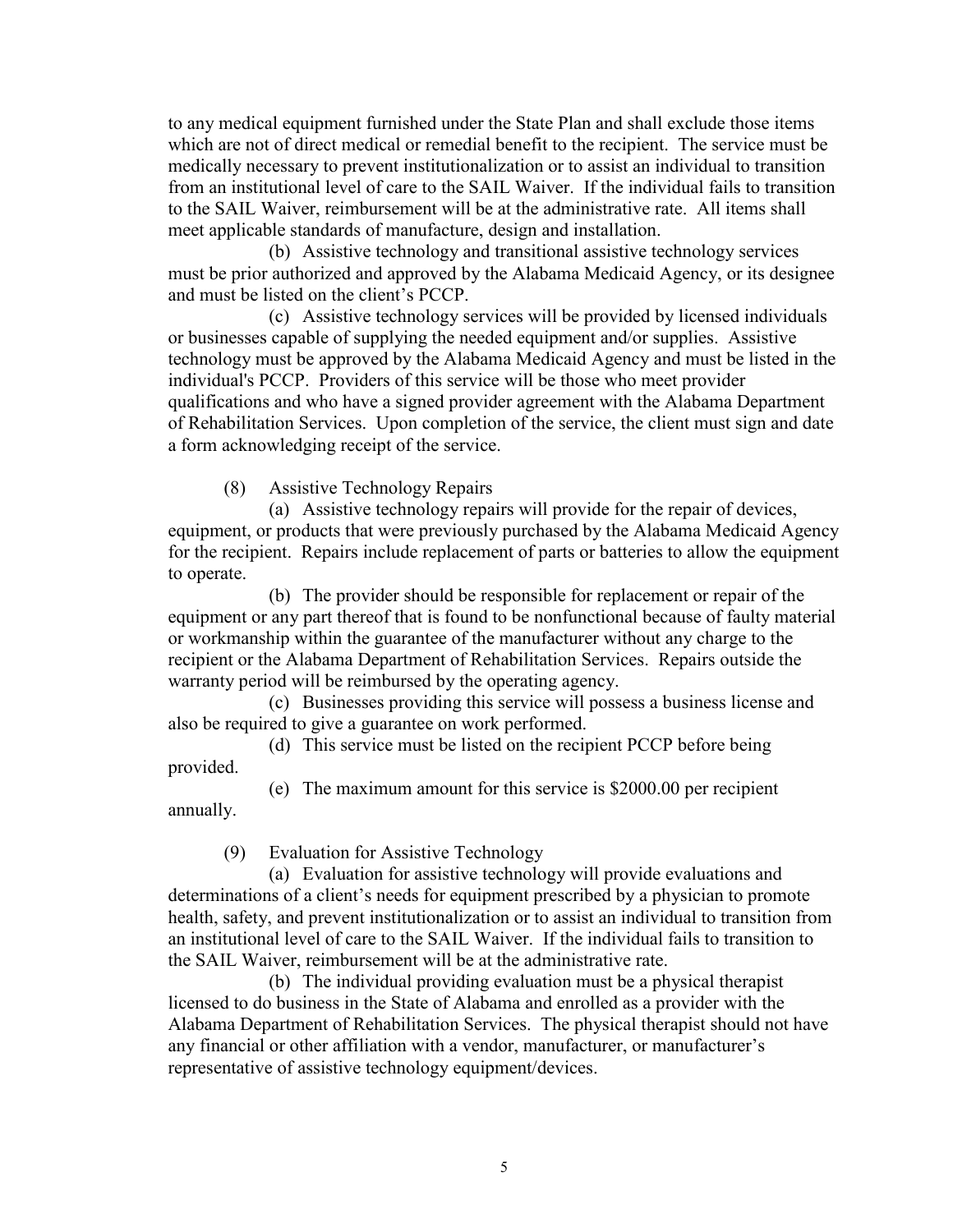(c) A written copy of the physical therapist's evaluation must accompany the prior authorization request and a copy must be kept in the recipient's file. This service must be listed on the recipient's PCCP before being provided.

#### (10) Personal Assistance Service

(a) Personal assistance services (PAS) are a range of services provided by one or more persons designed to assist an individual with a disability to perform daily activities on and off the job. These activities would be performed by the individual if that person did not have a disability. Such services shall be designed to increase the individual's independence and ability to perform everyday activities. This service will support that population of individuals with physical disabilities who need services beyond personal care and primarily those seeking competitive employment either in their home or in an integrated work setting.

(b) Personal assistance services will be provided by a personal care attendant under the supervision of a registered nurse who meets the Personal Assistance Service staffing requirements. Individuals providing personal care services must meet the qualifications of a personal care attendant and meet provider performance standards.

### (11) Unskilled Respite Care

(a) Unskilled Respite Care is provided to individuals unable to care for themselves and is furnished on a short-term basis because of the absence of or need for relief of those persons normally providing care.

(b) Unskilled Respite Care is provided for the benefit of the client and to meet client needs in the absence of the primary caregiver(s) rather than to meet the needs of others in the client's household.

(c) The use of Unskilled Respite Care is based on the needs of the individual client as reflected in the PCCP.

**Author:** Antoinette Hardy, Administrator, LTC Healthcare Reform Unit. **Statutory Authority:** 42 CFR Section 441, Subpart G and the Home and Community-Based SAIL Waiver.

**History:** Rule effective June 12, 1992. Amended February 19, 1994; October 12, 1996. **Amended:** Filed March 20, 2001; effective June 15, 2001. **Amended:** Filed April 21, 2003; effective July 16, 2003. **Amended:** Filed January 22, 2007; effective April 18, 2007. **Amended:** Filed September 20, 2007; effective December 14, 2007. **Amended:** Filed June 20, 2008; effective September 15, 2008. **Amended:** Filed March 20, 2009; effective June 16, 2009. **Amended:** Filed August 20, 2020. **Amended:** Filed October 20, 2020; Effective December 14, 2020.

## **Rule No. 560-X-57-.05 Costs for Services**

The costs for services to individuals who qualify for home and community-based care under the waiver program will not exceed, on an average per capita basis, the total expenditures that would be incurred for such individuals if home and community-based services were not available.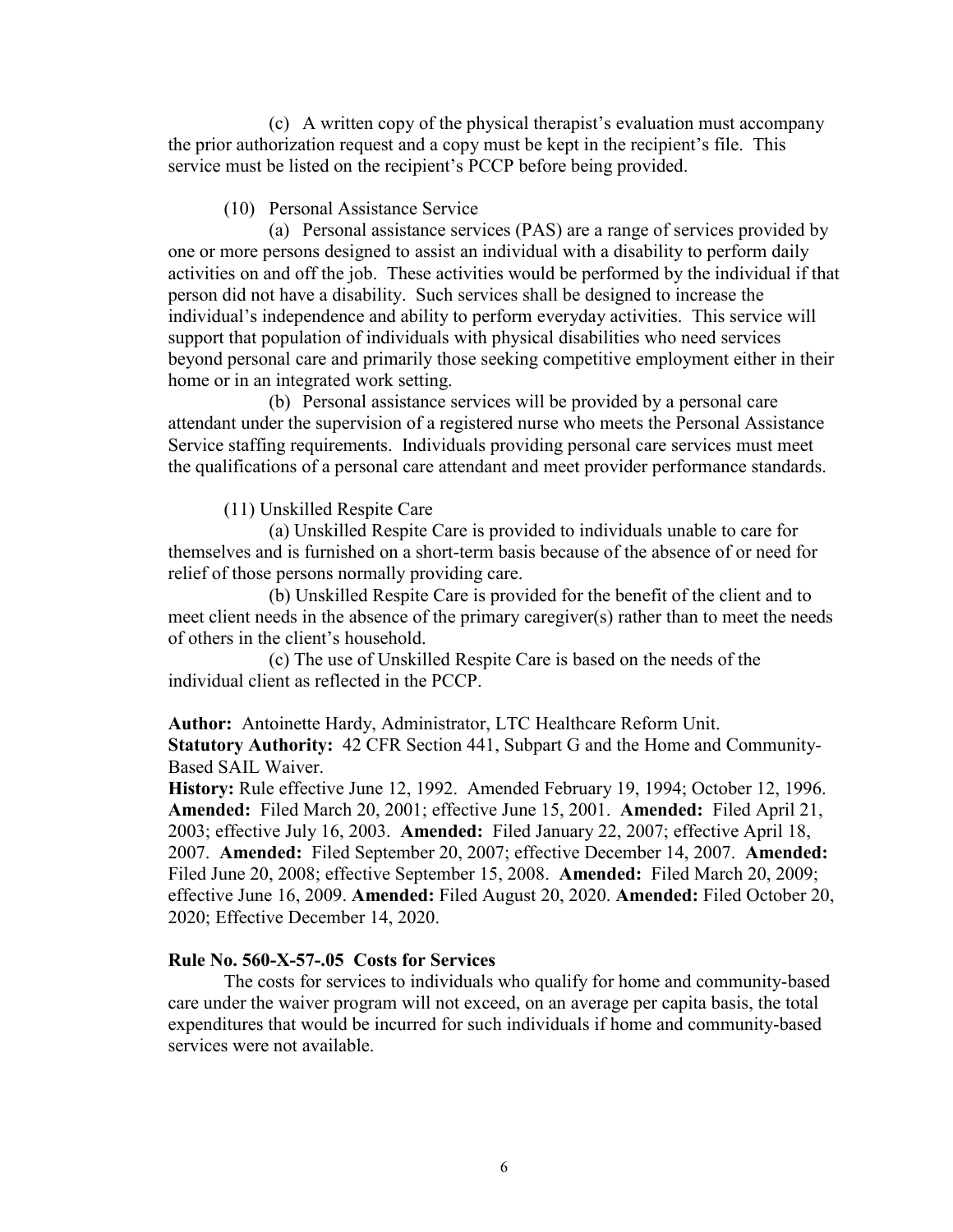Authority: 42 CFR Section 441, Subpart G and the Home and Community-Based Homebound Waiver. Emergency Rule effective April 1, 1992. Effective date of this Rule is June 12, 1992.

### **Rule No. 560-X-57-.06 Application Process**

(1) The case manager will receive referrals from hospitals, nursing homes, physicians, the community and others for persons who may be eligible for home and community-based services. For institutional residents residing in a facility for at least 90 days who are interested in transitioning into the community, the case manager should thoroughly review referrals and intake information. This process will take place during the 180 consecutive day transition period.

(2) An initial assessment will be completed by the case manager in conjunction with the applicant's physician. This document will reflect detailed information regarding social background, living conditions, and medical problems of the applicant. A copy of this document will be submitted to the operating agency, Alabama Department of Rehabilitation Services (ADRS), for approval.

(3) The case manager, in conjunction with the applicant's physician, client and/or caregiver will develop a PCCP. The PCCP will include objectives, services, provider of services, and frequency of service. Changes to the original PCCP are to be made as needed to adequately care for an individual. Reasons for changes must be documented on the client's care plan which is subject to the review of the Alabama Medicaid Agency. The PCCP must be reviewed by the case manager as often as necessary and administered in coordination with the recipient's physician.

(4) The Alabama Medicaid Agency has delegated the medical level of care determination to qualified trained individuals at ADRS.

(5) Medicaid requires the providers to submit an application in order to document dates of service provision to long term care recipients.

(a) The long term care file maintains these dates of service.

(b) The applications will be automatically approved through systematic programming.

(c) The Alabama Medicaid Agency will perform random audits on a percentage of records to ensure that documentation supports the medical level of care criteria, physician certification, as well as other state and federal requirements.

(6) ADRS is responsible for the assessment, evaluation of admissions, readmissions, and annual redeterminations for eligible participants receiving home and community-based services in accordance with the provisions of the SAIL Waiver.

The Alabama Medicaid Agency will provide to ADRS the approved Level of Care criteria and policies and procedures governing the level of care determination process.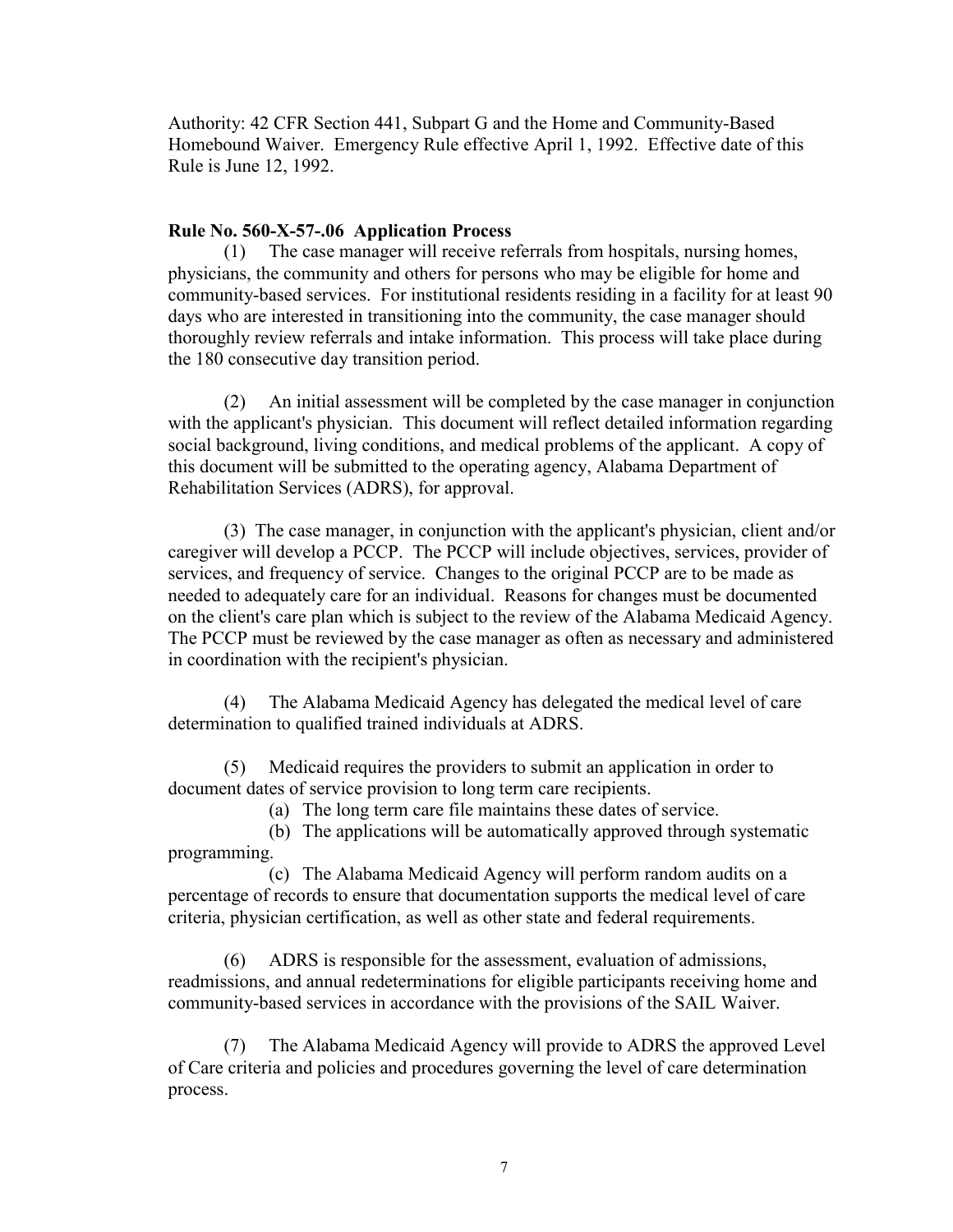(8) ADRS will designate a qualified medical professional to approve the level of care and develop the PCCP.

(9) Admissions, readmissions and annual redeterminations must be certified by a physician licensed to practice in Alabama.

(10) ADRS may utilize Medicaid staff for consultation on questionable admissions and annual redeterminations prior to a final decision being rendered.

(11) The Alabama Medicaid Agency will conduct a monthly retrospective review of a random sample of individuals served under the SAIL Waiver to determine appropriate admissions and annual redeterminations. This review includes whether appropriate documentation is present and maintained and whether all state and federal medical necessity and eligibility requirements for the program are met.

(12) The Alabama Medicaid Agency will initiate recoupment of payment for services when it determines that state and federal, medical necessity, and eligibility requirements are not met.

(13) The Alabama Medicaid Agency may seek recoupment from ADRS for other services reimbursed by Medicaid for those individuals whom Medicaid determines would not have been eligible for SAIL Waiver services or Medicaid eligibility but for the certification of waiver eligibility by ADRS.

**Author:** Antoinette Hardy, Administrator, LTC Healthcare Reform Unit. **Statutory Authority:** 42 CFR Section 441, Subpart G and the SAIL Waiver. **History:** Emergency Rule effective April 1, 1992. Effective date of this Rule is June 12, 1992. Effective date of this amendment is October 12, 1996. **Amended:** Filed April 21, 2003; effective July 16, 2003. **Amended:** Filed May 20, 2003; effective August 21, 2003. **Amended:** Filed January 22, 2007; effective April 18, 2007. **Amended:** Filed June 20, 2008; effective September 15, 2008. **Amended:** Filed August 20, 2020. **Amended:** Filed October 20, 2020; Effective December 14, 2020.

#### **Rule No. 560-X-57-.07 Financial Accountability of Operating Agency**

(1) The financial accountability of the operating agency for funds expended on Home and Community-Based services must be maintained and provide a clearly defined audit trail. The operating agency as described in the waiver document must retain records that fully disclose the extent and cost of services provided to eligible recipients for a five-year period. These records must be accessible to the Alabama Medicaid Agency and appropriate state and federal officials. If these records are not available within the state of Alabama, the operating agency will pay the travel cost of the auditors to the location of the records.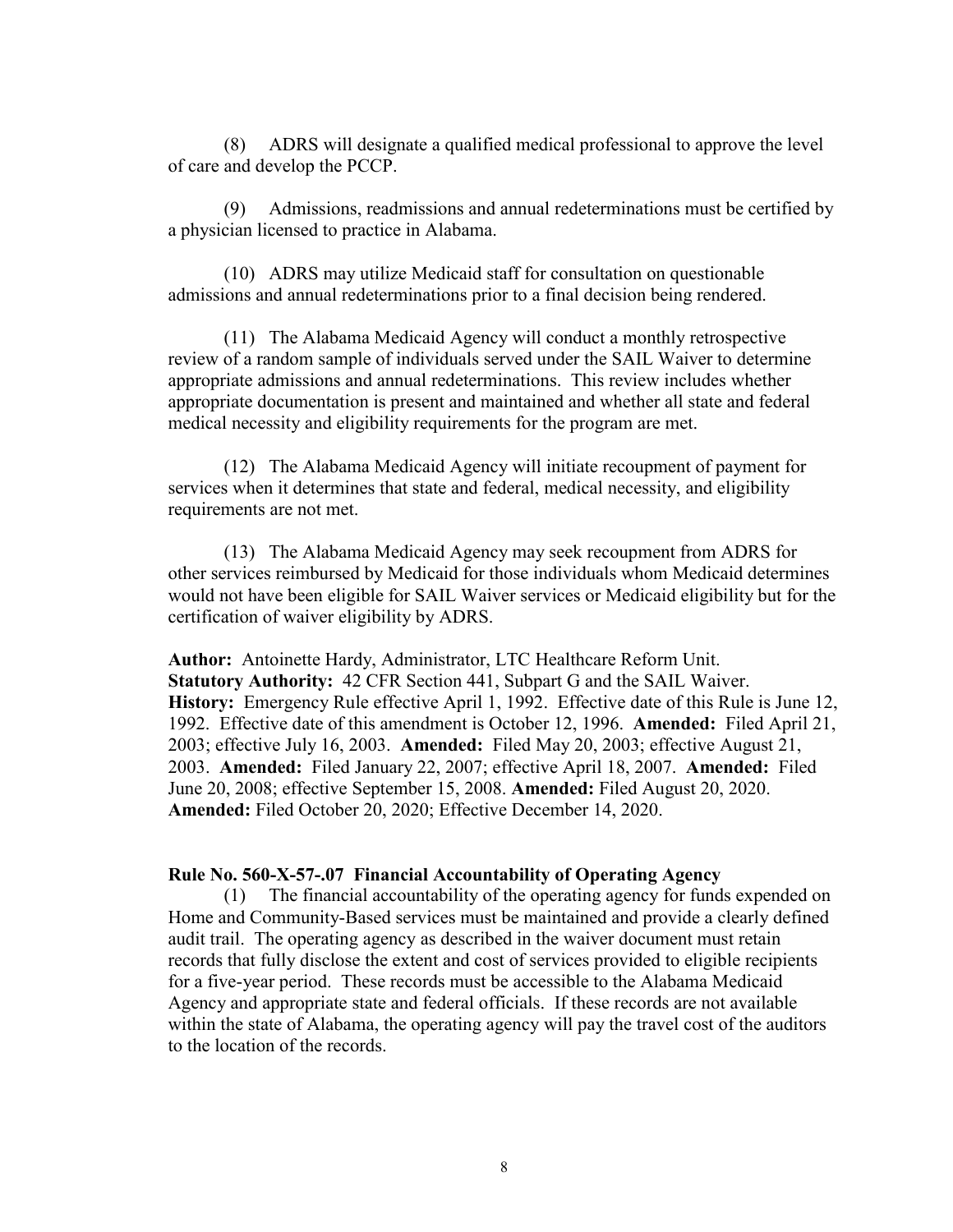(2) The operating agency may have their records audited annually at the discretion of the Alabama Medicaid Agency. Payments that exceed actual allowable cost will be recovered by Medicaid.

(3) The Alabama Medicaid Agency will review at least annually recipient's PCCP and services rendered by a sampling procedure. The review will include appropriateness of care and proper billing procedures.

(4) The operating agency will provide documentation of actual costs of services and administration. Such documentation will be entitled "Quarterly Cost Report" for the SAIL Waiver. The "Quarterly Cost Report" will include all actual costs incurred by the operating agency for the previous quarter and include costs incurred year to date. This document will be submitted to the Alabama Medicaid Agency before the 1st day of the third month of the next quarter. Quarters are defined as follows:

(a) 1st October- December Due before March 1

(b) 2nd January - March Due before June 1

(c) 3rd April -June Due before September 1

(d) 4th July - September Due before December 1

Failure to submit the actual cost documentation may result in the Alabama Medicaid Agency deferring payment until this documentation has been received and reviewed. Quarterly cost reports will be reviewed to determine necessity for a field audit.

(5) Auditing Standards - Office of Management and Budget (OMB) Circular A-87, "Cost Principles for State and Local Governments" will apply to governmental agencies participating in this program. For non-governmental agencies, generally accepted accounting principles will apply. Governmental and non-governmental agencies will utilize the accrual method of accounting unless otherwise authorized by the Alabama Medicaid Agency.

(6) Cost, Allowable and Unallowable.

(a) 45 C.F.R., part 95, specifies dollar limits and accounting principles for the purchase of equipment. Purchases above the twenty-five thousand dollar limit require the approval of Medicaid.

(b) OMB Circular A-87 establishes cost principles for governmental agencies and will serve as a guide for non-governmental agencies. For governmental agencies, all reported cost will be adjusted to actual cost at the end of the waiver year.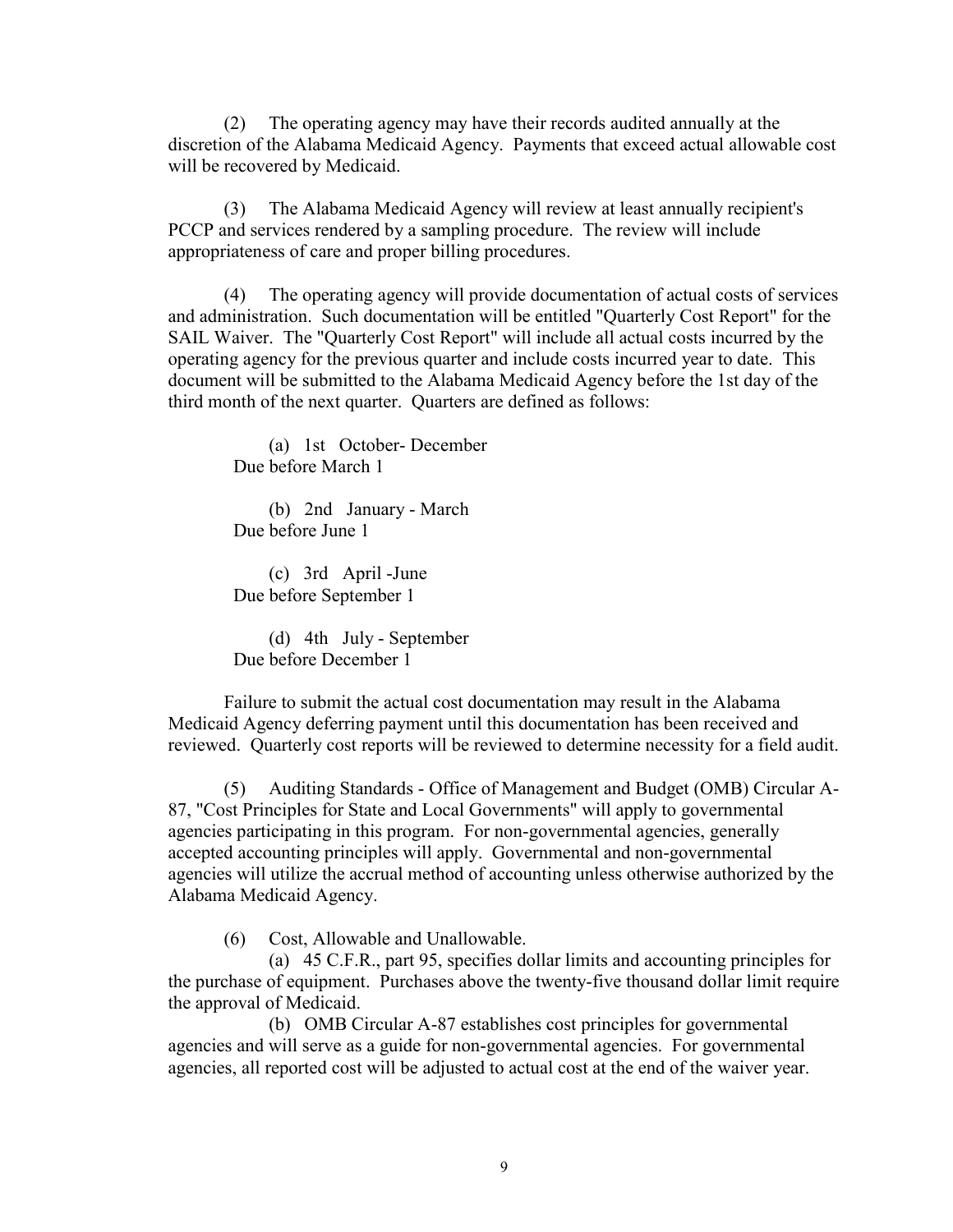(c) Contract payments for the delivery of specific services are allowable expenses. Thus, contracts for case management, personal care, respite care, environmental accessibility adaptations, assistive technology, and medical supplies are recognized expenses. All other contracts will require Medicaid approval to insure that functions are not being duplicated. For example, outreach is to be performed by the case manager, thus, it would not be appropriate to approve other contracts for outreach, unless it can be clearly shown that the function is required and cannot be provided within the established organization.

(d) Allowable costs are defined in OMB Circular A-87. However, the following restrictions apply:

1. Advertising is recognized only for recruitment of personnel, solicitation of bids for services or goods, and disposal of scrap or surplus. The cost must be reasonable and appropriate.

2. The cost of buildings and equipment is recognized. For governmental agencies, buildings and equipment exceeding twenty-five thousand dollars will be capitalized in accordance with 45 C.F.R. 95.705 and depreciated through a use allowance of two percent of acquisition cost for building and six and two-thirds percent for equipment. Equipment that has a remaining value at the completion of the project will be accounted for in accordance with 45 C.F.R. 95.707. For automated data processing equipment, see 45 C.F.R. 95.641. When approval is required, the request will be made to Medicaid Agency in writing.

3. The acquisition of transportation equipment will require prior approval from the Alabama Medicaid Agency. When approval is required, the request will be made to Medicaid in writing.

4. Transportation is an allowable expense to be reimbursed as follows:

(i) For non-governmental agencies, it will be considered as part of the contract rate.

(ii) For government and private automobiles utilized by state employees, reimbursement will be made at no more than the current approved state rate.

(iii) All other types of transportation cost will be supported by documents authorizing the travel and validating the payment.

(e) Unallowable costs are specified in OMB Circular A-87. In addition to these, the following are not covered by this program:

1. Costs covered by other programs, such as:

- (i) Prescription drugs,
- (ii) Dental expenses,
- (iii) Ambulance service,
- (iv) Inhalation, group, speech, occupational, and physical

therapy.

(v) Non-emergency transportation

2. The cost of advisory councils or consultants without Alabama Medicaid Agency's approval.

- 3. Legal fees as follows:
	- (i) Retainers,
	- (ii) Relating to fair hearings,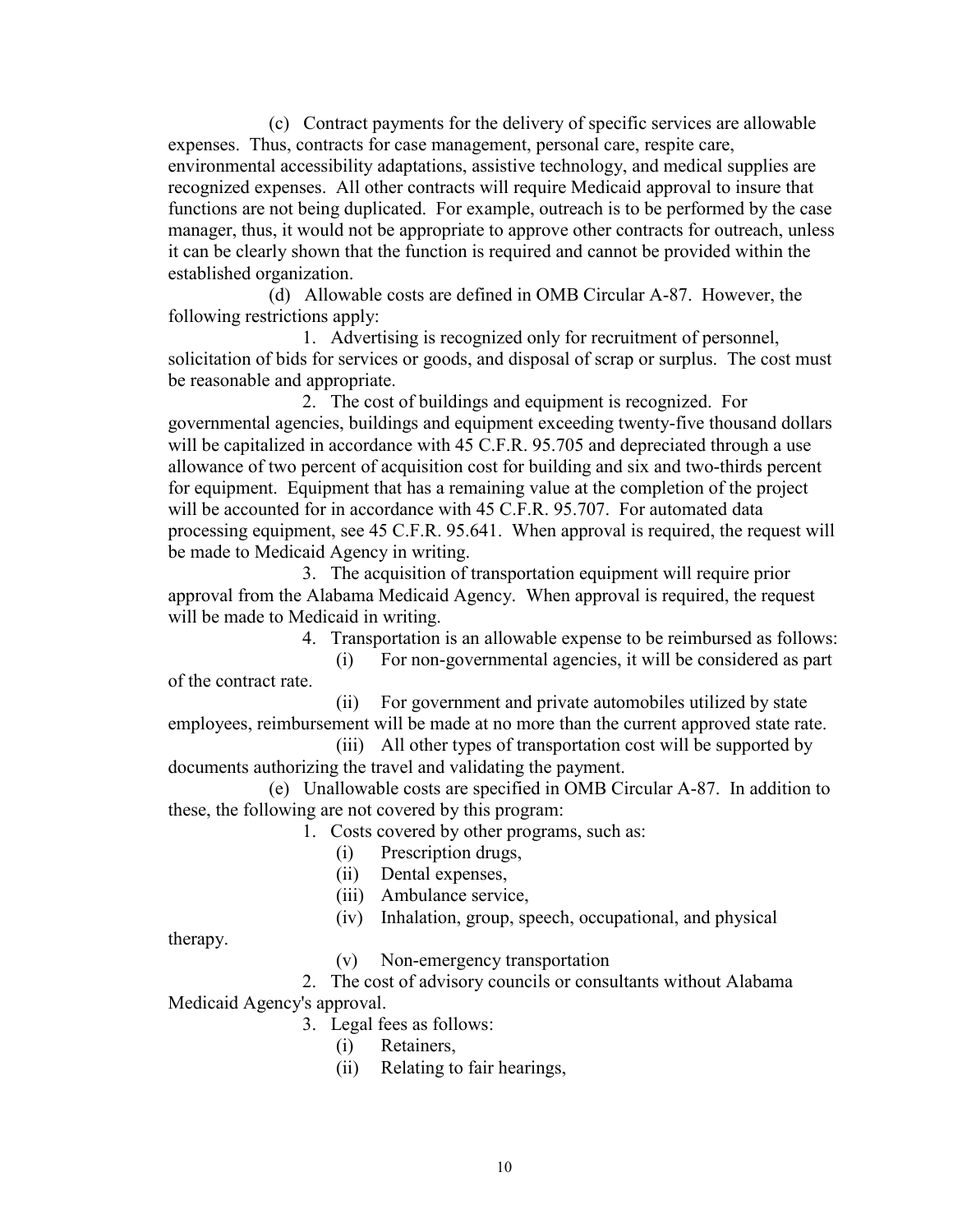(iii) In connection with lawsuits, which result in an adverse

decision,

(iv) Services that duplicate functions performed by Medicaid or the provider, such as eligibility determination for the program,

(v) Other legal fees not relating to the providing of services to the beneficiaries.

4. Dues and subscriptions not related to the specific services.

(7) Cost Allocation Plans.

(a) State agencies are required to have a cost allocation plan approved by the Division of Cost Allocation (DCA) when the agencies handle multiple federal funds. The format of a cost allocation plan is specified by 45 C.F.R. 95.507, which also calls for written agreements between state agencies. Existence of such a plan will be an item of audit.

(b) Direct costs are charged to the specific services that incurred them. It is the indirect/overhead costs that are allocated to the specific fund. If there is more than one project within a fund, there must be a written plan to distribute fund costs among the projects. Within this project, there are two types of indirect costs. The first are those that can be associated with the services that are provided, such as an assessment at the central office that verifies the quality of service. This cost can be prorated to each service by some method that is described in writing. This first type of cost qualifies for the federal match benefit percentage.

The second type of allocated cost falls under the administration definition. For example, a case manager that spends time on two individuals (or group of people) that have not attained waiver eligibility. This second type has a federal match; therefore, both types must be accounted for separately.

(c) Contracts which are used for procuring services from other governmental agencies must be cost-allocated. As a minimum, these contracts should meet the requirements of 45 C.F.R. 95.507; these contracts must indicate:

1. The specific services being purchased.

2. The basis upon which the billing will be made -- (i.e., time reports, number of homes inspected, etc.).

3. A stipulation that the billing will be based on actual costs incurred. This is not a requirement for non-governmental agencies. For governmental agencies, the billing should be either actual cost or an agreed upon fixed fee approximating actual cost which will be adjusted to actual cost at completion of the waiver year.

**Author:** Antoinette Hardy, Administrator, LTC Healthcare Reform Unit **Statutory Authority:** 42 CFR Section 441, Subpart G and the SAIL Waiver. **History:** Emergency Rule effective April 1, 1992. Effective date of this Rule is June 12, 1992. Effective date of the amendment is October 12, 1996. **Amended:** Filed April 21, 2003; effective July 16, 2003. **Amended:** Filed January 22, 2007; effective April 18, 2007. **Amended:** Filed August 20, 2020. **Amended:** Filed October 20, 2020; Effective December 14, 2020.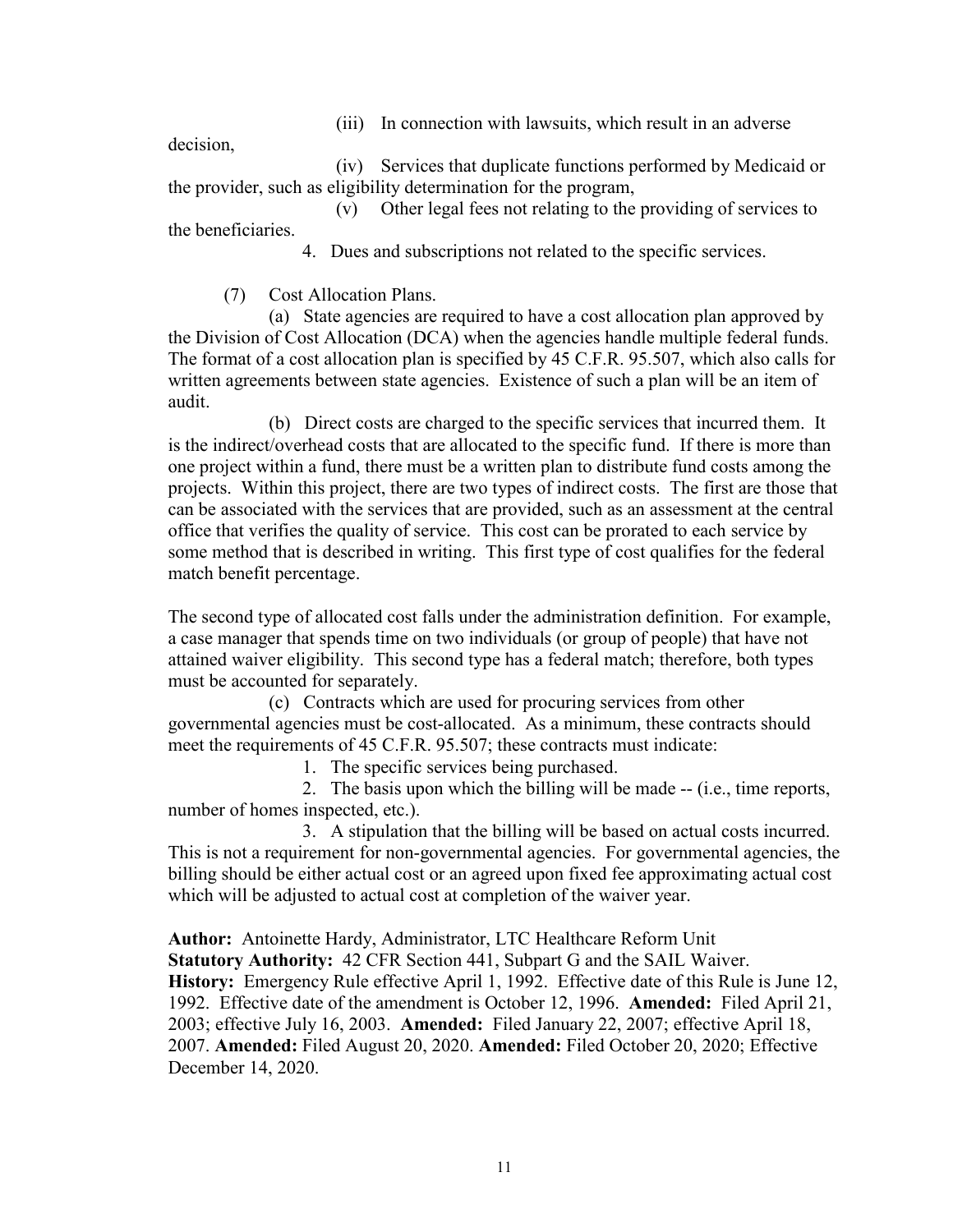#### **Rule No. 560-X-57.-08 Fair Hearings**

(1) An individual whose application to the waiver program is denied or waiver participants whose services are terminated, suspended, or reduced based on Rule No. 560-X-57-.02, may request an appeal in accordance with 42 CFR Section 431, Subpart E and Chapter 3 of the Alabama Medicaid Administrative Code.

(2) SAIL Waiver participants will be given at least a ten-day notice before termination of service.

(3) If an individual/guardian chooses to appeal the decision, a written request for an informal conference must be received by the Operating Agency within 30 days from the effective date of the notice. Services may continue for waiver participants until the final outcome of the administrative appeal process, if the written request is received within 10 days after the effective date of the action.

(4) If the individual/guardian is dissatisfied with the Informal Conference decision, a Fair Hearing may be requested. A written request for a Fair Hearing must be received no later than 30 days from the date of the Informal Conference decision notice.

(5) If the individual/guardian is dissatisfied with the Fair Hearing decision, he/she may appeal pursuant to the provisions of the Alabama Administrative Procedure Act.

(6) The Operating Agency will take the lead role for the Informal Conferences, Fair Hearings, and subsequent judicial appeals. Medicaid legal counsel and program staff will function as support staff.

**Author:** Renee R. Adams, Administrator, LTC Program Management Unit. **Statutory Authority:** Section 1915(c) Social Security Act; and 42 CFR 431, Subpart E. **History:** Emergency Rule effective April 1, 1992. Effective date of this Rule is June 12, 1992. Effective date of this amendment is October 12, 1996. **Amended:** Filed April 21, 2003; effective July 16, 2003. **Amended:** Filed June 12, 2012; effective July 17, 2012.

#### **Rule No. 560-X-57.-09 Appeal Procedure for Medicaid Fiscal Audits**

(1) Fiscal audits of the SAIL Waiver Services are conducted by the Provider Audit Division of Medicaid. At the completion of the field audit there will be an exit conference with the operating agency to explain the audit findings. The operating agency will have the opportunity to express agreement or disagreement with the findings. The field audit and the comments of the operating agency are reviewed by the Associate Director of the Provider Audit Division and a letter is prepared making the appropriate findings official. If the operating agency deems that the findings are not justified, they may request an informal conference with the Director of the Provider Audit Division.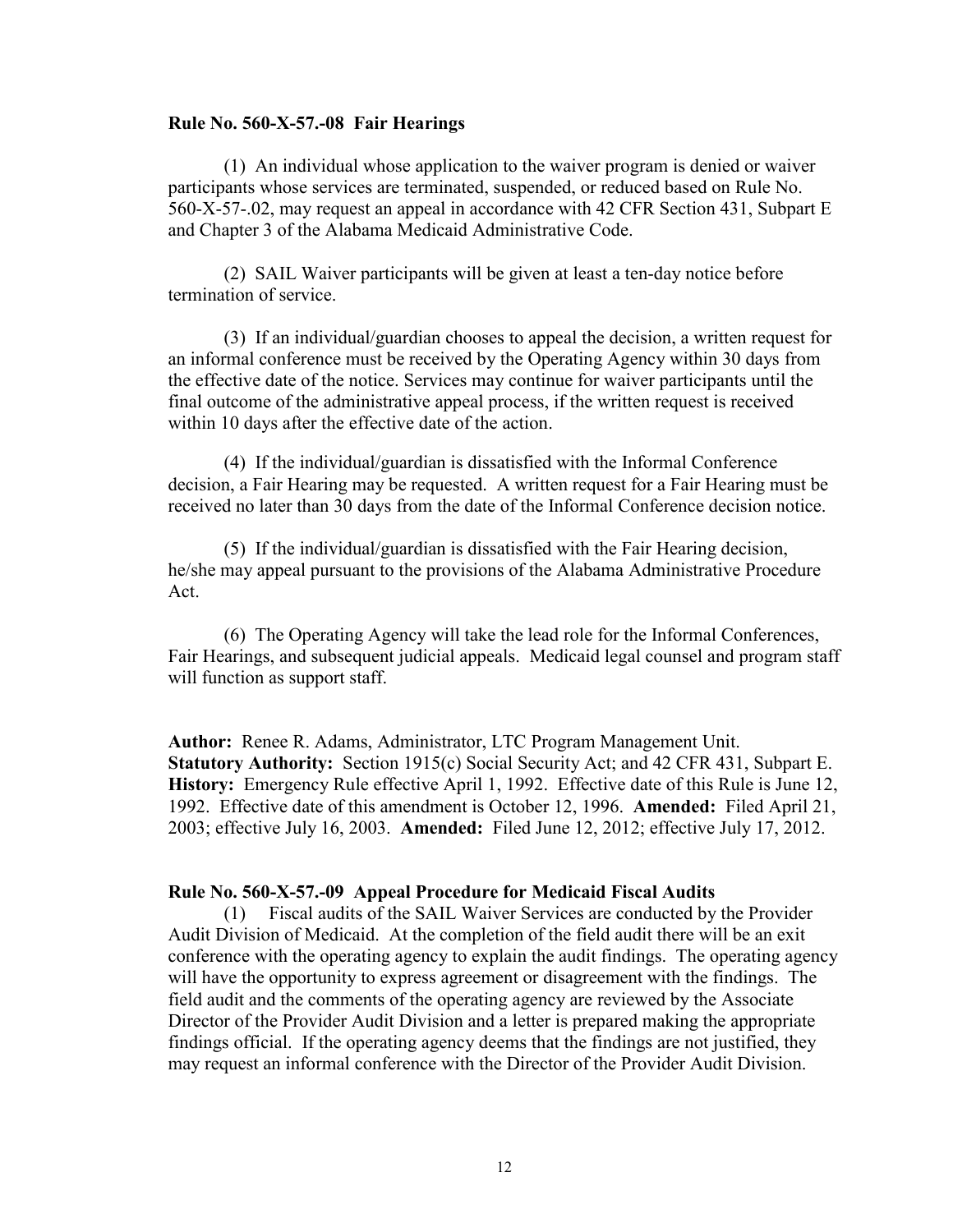To request the informal conference, the operating agency must submit a letter within thirty days from the date of the official audit letter. This letter must specify the findings that are contested and the basis for the contention. This letter should be addressed to:

> ATTN: Director Provider Audit Division Alabama Medicaid Agency 501 Dexter Avenue Post Office Box 5624 Montgomery, Alabama 36103-5624

The decisions of the Director, Provider Audit Division made as a result of the informal conference will be forwarded to the operating agency by letter. If the operating agency believes that the results of the informal conference are still adverse, they will have 15 days from the date of the letter to request a fair hearing.

**Author:** Latonda Cunningham, Administrator, LTC Project Development/Program Support Unit

**Statutory Authority:** 42 CFR Section 431, Subpart E.

**History:** Emergency Rule effective April 1, 1992. Effective date of this Rule is June 12, 1992. Effective date of this amendment is October 12, 1996. **Amended:** Filed April 21, 2003; effective July 16, 2003. **Amended:** Filed June 20, 2008; effective September 15, 2008.

#### **Rule No. 560-X-57-.10 Payment Methodology for Covered Services**

(1) Payments made by Medicaid to providers will be on a fee-for-service basis. Each covered service is identified on a claim by a procedure code.

(2) The rate will be based on audited past performance with consideration being given to the medical care portion of the consumer price index and renegotiated contracts. Interim fees may be changed if a provider can show that an unavoidable event(s) has caused a substantial increase or decrease in the provider's cost.

(3) All claims for services must be processed within six months after end of waiver year. At the end of the waiver year, the operating agency will be audited, and a final rate will be calculated based on actual allowable cost for the year divided by the number of services provided during the year. Any difference between the actual allowable cost and the revenues received based on the interim rate will be adjusted.

(4) Accounting for actual cost and units of services provided during a waiver year must be accomplished on CMS-372 reports. The following accounting definitions will be used in establishing new interim fees:

(a) A waiver year consists of the 12 months following the start of any waiver year.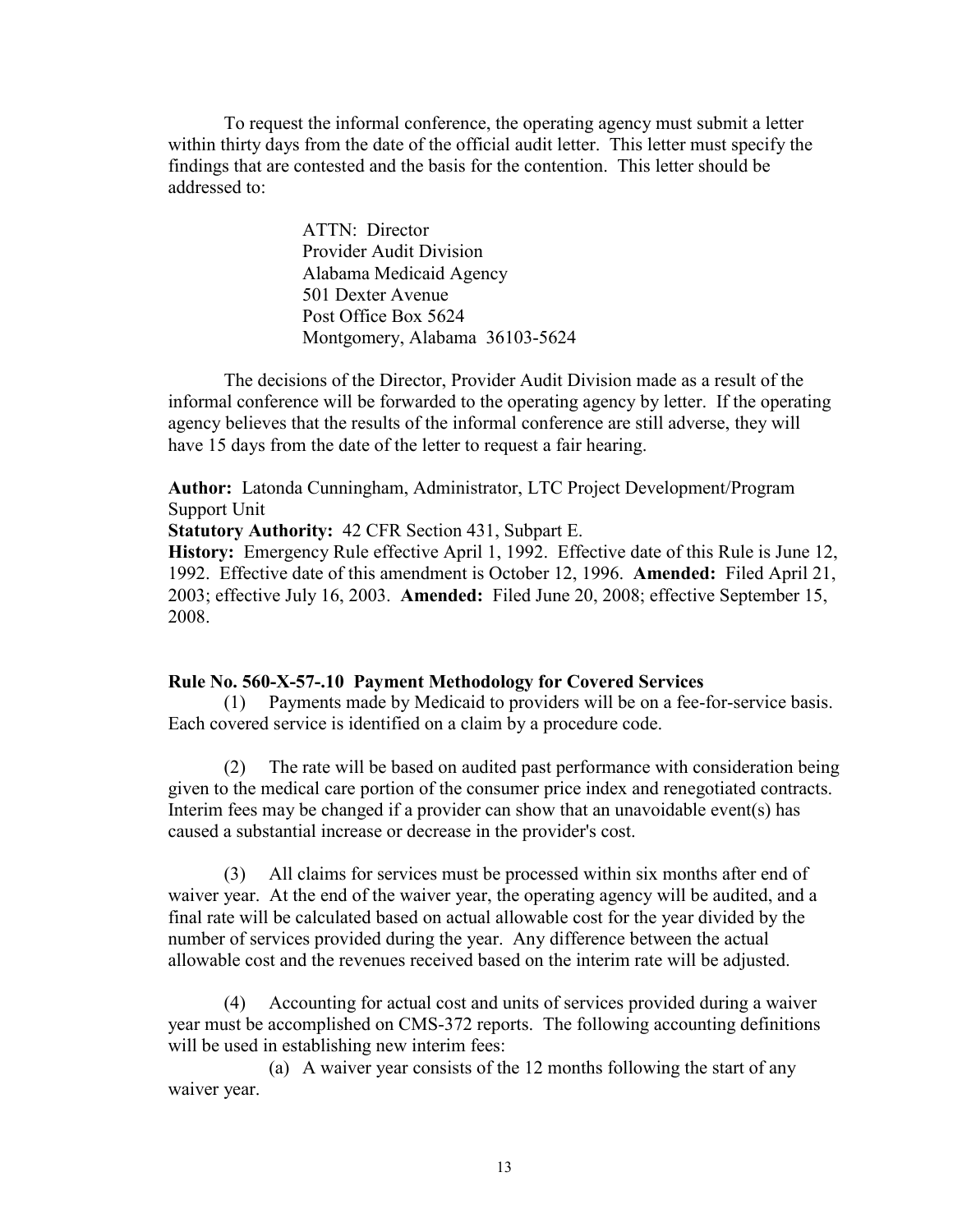(b) An expenditure occurs when cash or its equivalent is paid in a quarter by a state agency for waiver benefits. For a public (governmental) provider, the expenditure is made whenever it is paid or recorded, whichever is earlier. Non-cash payments, such as depreciation, occur when transactions are recorded by the State agency.

(c) The services provided are reported and paid by dates of service. Thus, all services provided during the 12 months of the waiver year will be attributed to that year.

(5) Provider's costs shall be divided between benefit and administrative cost. The benefit portion is included in the cost. The administrative portion will be divided into 12 equal amounts and will be invoiced by the provider directly to the Alabama Medicaid Agency. Since administration is relatively fixed, it will not be a rate per claim, but a set monthly payment. As each waiver year is audited, this cost, like the benefit cost, will be determined and a lump sum settlement will be made to adjust that year's payments to actual cost.

**Author**: Antoinette Hardy, Administrator, LTC Healthcare Reform Unit. **Statutory Authority**: 42 CFR Section 441, Subpart G and the Home and Community-Based SAIL Waiver.

**History**: Rule effective June 1992. Amended February 10, 1994, and October 12, 1996. **Amended:** Filed February 19, 1999; effective April 12, 1999. **Amended:** Filed March 20, 2001; effective June 15, 2001. **Amended:** Filed April 21, 2003; effective July 16, 2003. **Amended:** Filed January 22, 2007; effective April 18, 2007. **Amended:** Filed June 20, 2008; effective September 15, 2008. **Amended:** Filed August 20, 2020. **Amended:** Filed October 20, 2020; Effective December 14, 2020.

### **Rule No. 560-X-57-.11 Third Party Liability**

(1) The Third Party Division, Alabama Medicaid Agency, is responsible for fulfilling the requirements pertaining to third party liability. The purpose of the Third Party Division is to insure that Medicaid is the last payor. Providers shall make all reasonable efforts to determine if there is a liable third party source, including Medicare, and in the case of a liable third party source, utilize that source for payments. Third party payments received after billing Medicaid for service for a Medicaid recipient shall be refunded to the Alabama Medicaid Agency within sixty days of receipt of Medicaid payment. For further information concerning Third Party Liability refer to Administrative Code Chapter 20.

Authority: 42 CFR Sections 432 & 433; Section 1902(a)(25), Social Security Act; Sections 22-6-6 of 1975 Code of Alabama. Emergency Rule effective April 1, 1992. Effective date of this Rule is June 12, 1992.

### **Rule No. 560-X-57-.12 Confidentiality**